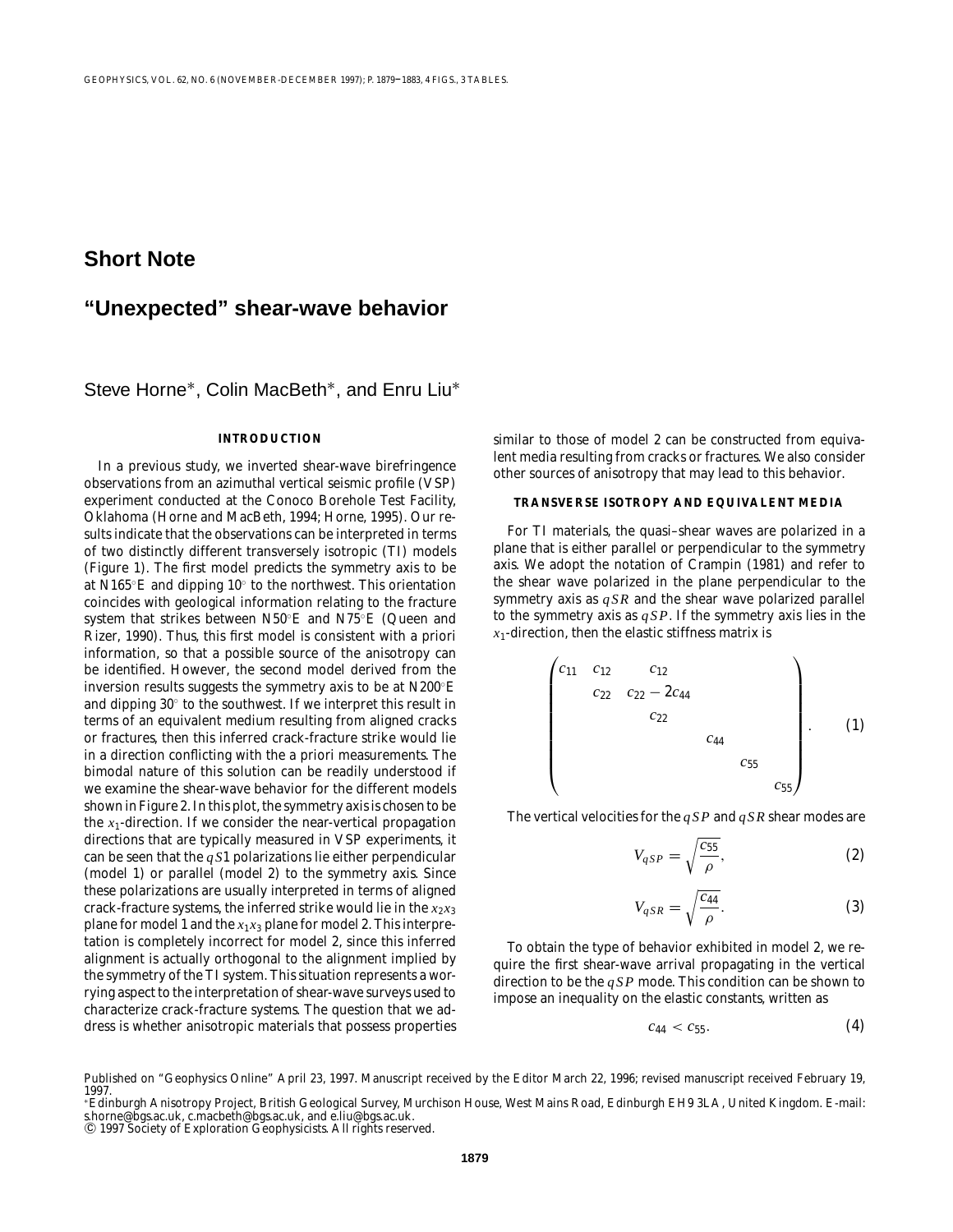**1880 Horne et al.**



FIG. 1. Equal-area plots showing the fast–shear-wave polarization for two models derived by inversion of shear-wave splitting observations from an azimuthal VSP experiment. This indicates the bimodal nature of the solution. Model 1 (a) is characterized by the fast–shear-wave arrival being polarized in the plane normal to the symmetry axis (indicated by the curved arrow). Model 2 (b) is characterized by the fast–shear-wave arrival being polarized in the plane containing the symmetry axis.



qSP polarizations

FIG. 2. TI media with the symmetry axis aligned in the  $x_1$ -direction. (a) The fast shear-wave arrival is polarized in the plane containing the symmetry axis ( $qSP$ ). (b) The fast-shear-wave arrival is polarized in the pl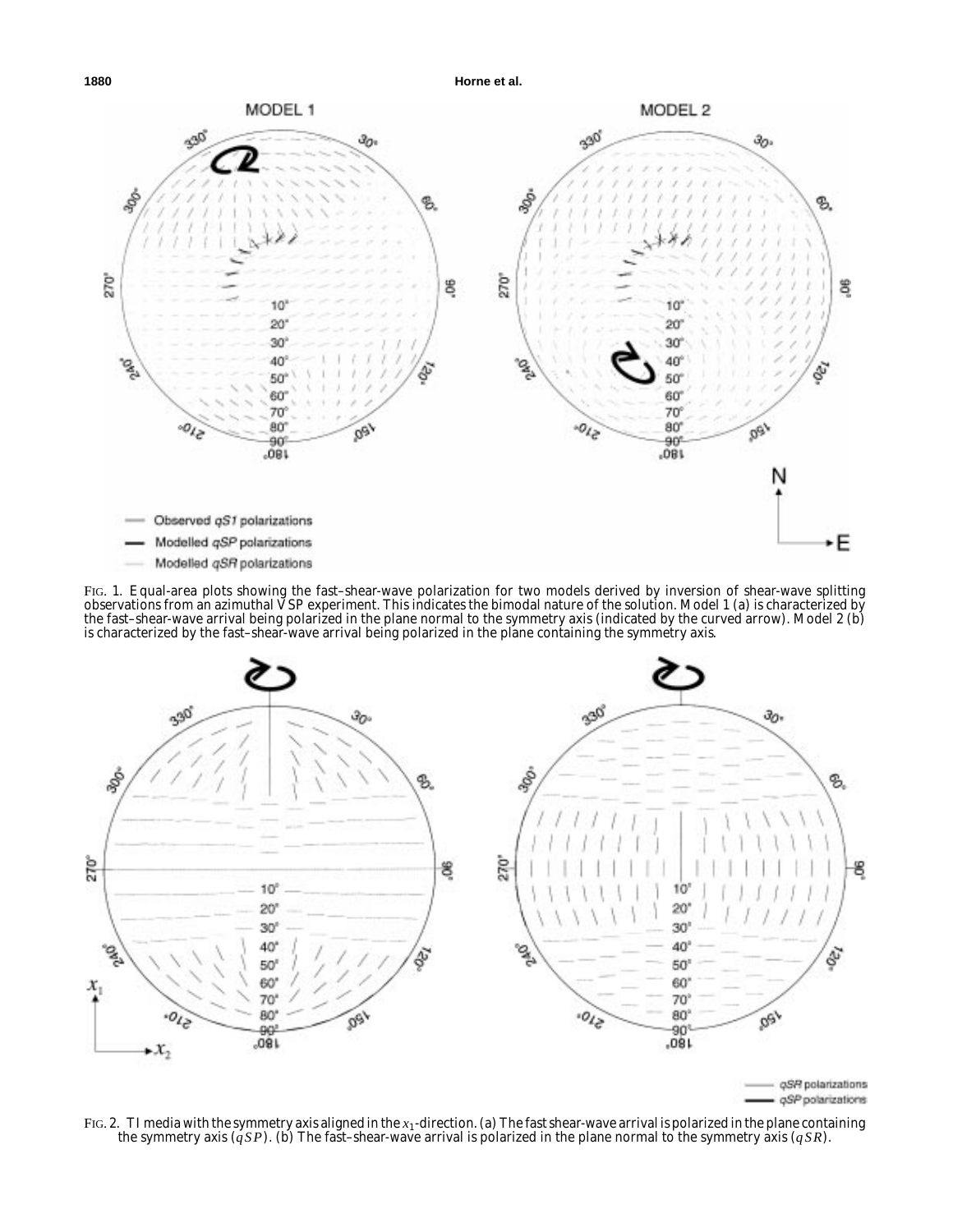Alternatively, this may be expressed conveniently using the Thomsen (1986) parameter  $\gamma$  as

$$
\gamma < 0,\tag{5}
$$

where  $\gamma$  is defined as  $\gamma = (c_{44} - c_{55})/2c_{55}$  for a TI material with the symmetry axis aligned in the  $x_1$ -direction. We now investigate whether equivalent anisotropic materials satisfying this inequality can be constructed from the following systems (Figure 3):

- 1) aligned oblate spheroids
- 2) joint-fracture anisotropy
- 3) fine-layering anisotropy
- 4) coplanar normal cracks
- 5) aligned prolate spheroids
- 6) intrinsic anisotropy.

# **Aligned oblate spheroids**

Oblate spheroids take the geometric form of thin pennyshaped cracks (aspect ratios less than one). Equivalent media constructed from systems of aligned oblate spheroids are described in Hudson (1980). Assuming that the Hudson crack model (1980) accurately reproduces shear-wave behavior, we may relate the inequality relation  $c_{44} < c_{55}$  to the crack

parameters. The second-order formulations of Hudson (1980) can be written as

$$
c = c_0 + c_1 + c_2, \t\t(6)
$$

where  $c$  is the equivalent anisotropic stiffness matrix,  $c_0$  is the isotropic elastic constant of the background matrix, and  $c_1$  and *c*<sup>2</sup> are the first- and second-order contributions, respectively. The first- and second-order perturbations obtained from the Hudson model (1980) for the elastic constants  $c_{44}$  and  $c_{55}$  are

$$
c_{44}^1 = 0,\t\t(7)
$$

$$
c_{44}^2 = 0,\t\t(8)
$$

$$
c_{55}^1 = -\epsilon \mu u_{33},\tag{9}
$$

$$
c_{55}^2 = \frac{\epsilon^2}{15} \mu \frac{(3\lambda + 8\mu)}{(\lambda + 2\mu)} u_{33}^2, \tag{10}
$$

where  $\epsilon$  is the crack density, defined to be the number of cracks per unit volume and  $\lambda$  and  $\mu$  are the Lamé constants of the isotropic uncracked solid. The term  $u_{33}$  is defined by boundary conditions across the cracks, which for dry and fluid-filled inclusions is given by

$$
u_{33} = \frac{16}{3} \frac{(\lambda + 2\mu)}{(3\lambda + 4\mu)}.
$$
 (11)



FIG. 3. Schematic illustration of some generating mechanisms of transverse isotropy that are considered in this paper as possible sources of the unexpected shear-wave behavior.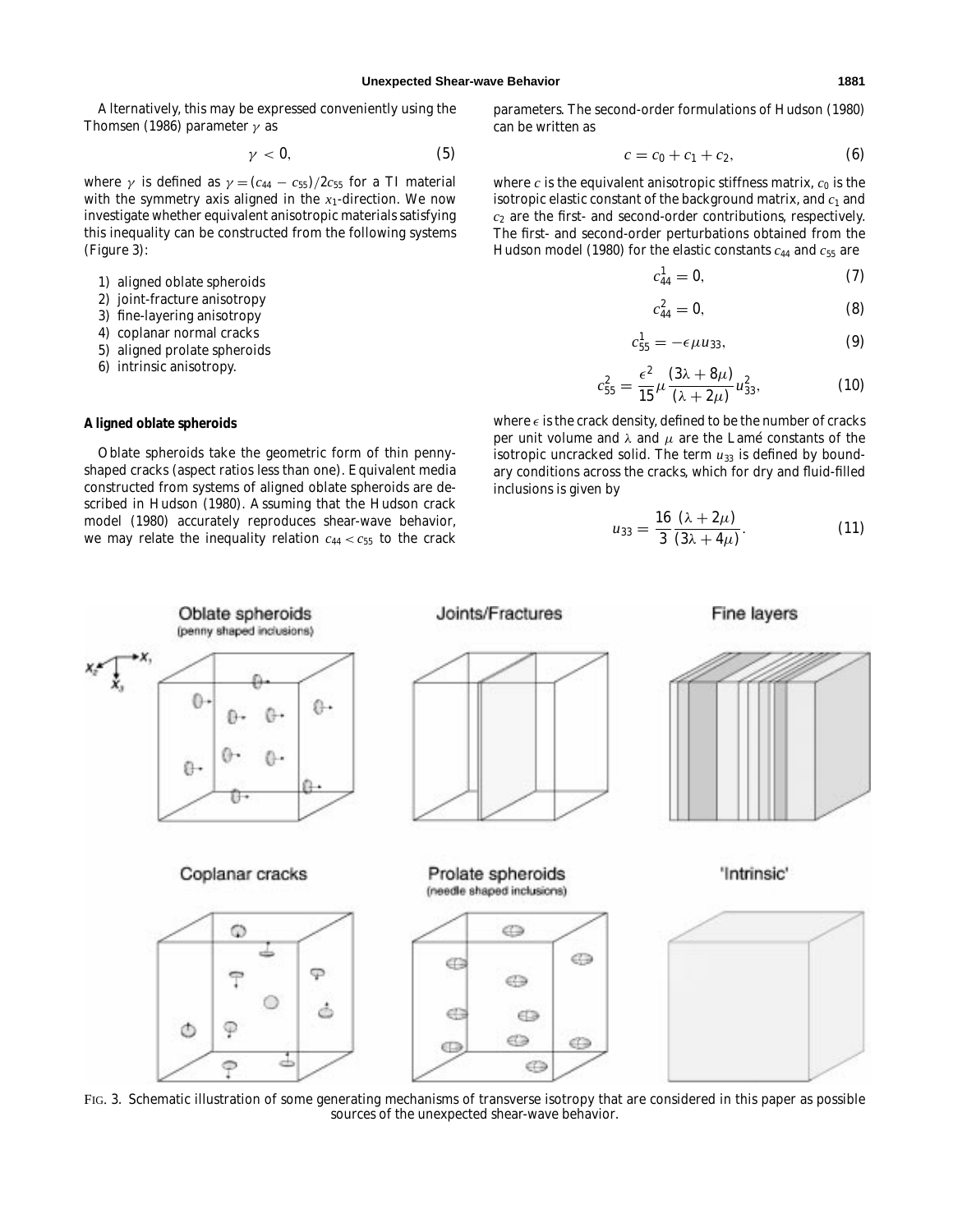Inserting these quantities into the inequality  $c_{44} < c_{55}$  gives

$$
\frac{V_p}{V_s} < \sqrt{\frac{90 + 32\epsilon}{135 - 48\epsilon}}.\tag{12}
$$

This inequality cannot be satisfied for any realistic values of  $V_p$ ,  $V_s$ , and  $\epsilon$ , so materials with the "unexpected" shear-wave behavior described earlier are unlikely to exist as a result of aligned crack systems.

#### **Joints or fractures**

A similar result might be expected for equivalent media constructed from aligned joints or fractures, since the formulations are similar (Schoenberg and Sayers, 1995). Confirmation is obtained using the Schoenberg-Muir decomposition (Schoenberg and Douma, 1988). This technique allows the anisotropic elastic tensor to be decomposed into a combination of a joint-fracture compliance and a "background" compliance. This method constructs a diagonal  $3 \times 3$  joint-fracture compliance matrix **˜ Z**. The diagonal elements of this matrix are the compliances normal  $Z_n$  and tangential  $Z_t$  to the fracture plane. For joints or fractures aligned normal to the  $x_1$ -direction, the normal fracture compliance is given by Hood (1991) as

$$
Z_t = \frac{1}{c_{55}} - \frac{1}{c_{44}}.\tag{13}
$$

The  $Z_t$  term will be negative in the case that  $c_{44} < c_{55}$ . This violates the positive nature of the strain-energy function, which requires all diagonal elements of the compliance matrix to be positive (Helbig, 1994). Thus, materials with this unusual shearwave behavior are unlikely to be due to joint-fracture–induced anisotropy.

#### **Fine-layering anisotropy**

We now consider whether equivalent media resulting from fine layering can satisfy the inequality  $c_{44} < c_{55}$ . We use the fine-layering formulations of Postma (1955) for which a TI medium can be constructed from the isotropic Lamé constants and thicknesses of two alternating layers. The relevant formulations for a biperiodic system, assuming the symmetry axis to be aligned along the  $x_1$ -axis (for consistency), are

$$
c_{44} = \frac{\mu_1 d_1 + \mu_2 d_2}{d_1 + d_2},\tag{14}
$$

$$
c_{55} = \frac{(d_1 + d_2)\mu_1\mu_2}{d_1\mu_2 + d_2\mu_1},\tag{15}
$$

where the subscripts identify the layers and *d* is the individual layer thickness. Substituting these into the inequality leads to

$$
(\mu_1 - \mu_2)^2 < 0. \tag{16}
$$

Thus, this simple system of a biperiodic layering medium cannot account for the type of behavior exhibited in model 2. However, the generality of this result when extended to other finely layered systems is not considered in this short note.

#### **Coplanar normal cracks**

A crack system is coplanar if the normal cracks are constrained to lie in a common plane but are otherwise randomly oriented. The Hudson crack model (1980) can be adapted to calculate elastic stiffness for such a situation. The first-order perturbations are

$$
c_{44}^1 = -\frac{\epsilon \mu}{2} (u_{33} + u_{11}), \tag{17}
$$

$$
c_{55}^1 = -\frac{\epsilon \mu}{2} (u_{33}). \tag{18}
$$

For an anisotropic medium composed of a system of coplanar cracks to satisfy the inequality  $c_{44} < c_{55}$ ,  $u_{11}$  must be positive. Since  $u_{11}$  is always positive, the inequality is always satisfied. Therefore, materials of this type will exhibit this type of behavior.

# **Aligned prolate spheroids**

Prolate spheroids are needle-shaped objects with aspect ratios greater than one. Equivalent-medium formulations for these systems have been constructed by Hudson (1994) and Nishizawa (1982). Simple expressions for the stiffnesses *c*<sup>44</sup> and *c*<sup>55</sup> cannot be found using either of these schemes. However, materials satisfying the inequality  $c_{44} < c_{55}$  can readily be derived using realistic parameters. A specific example is given in Tables 1 and 2.

#### **Intrinsic anisotropy**

We consider intrinsic anisotropy as an interpretation of the results. Thomsen (1986) tabulates an extensive list of intrinsically anisotropic materials. Three of the sedimentary materials in this list satisfy the inequality *c*<sup>44</sup> < *c*55, namely, two sandstone samples and a mudshale (Table 3). Some sandstones can be modeled as a system of aligned ellipsoidal particles cemented in an isotropic matrix. Such a system is essentially the same

**Table 1. Modeling parameters for the intrinsic-anisotropy sample composed of ellipsoidal particles.**

| Parameter                              | Value |
|----------------------------------------|-------|
| Inclusion                              |       |
| $\lambda$ (MPa)                        | 24.5  |
| $\mu$ (MPa)                            | 27.9  |
| Matrix                                 |       |
| $\lambda$ (MPa)                        | 20.8  |
| $\mu$ (MPa)                            | 24.1  |
| Density $\rho$ (g/cm <sup>3</sup> )    | 2.7   |
| Inclusion density (g/cm <sup>3</sup> ) | 0.5   |
| Aspect ratio                           | 1.5   |

**Table 2. Elastic stiffness for the intrinsic-anisotropic sample defined in Table 1.**

| <b>Stiffness</b> | Value (MPa) |
|------------------|-------------|
| $c_{11}$         | 102.2       |
| $c_{22}$         | 101.3       |
| $c_{44}$         | 35.0        |
| $c_{55}$         | 35.2        |
| $c_{12}$         | 31.3        |